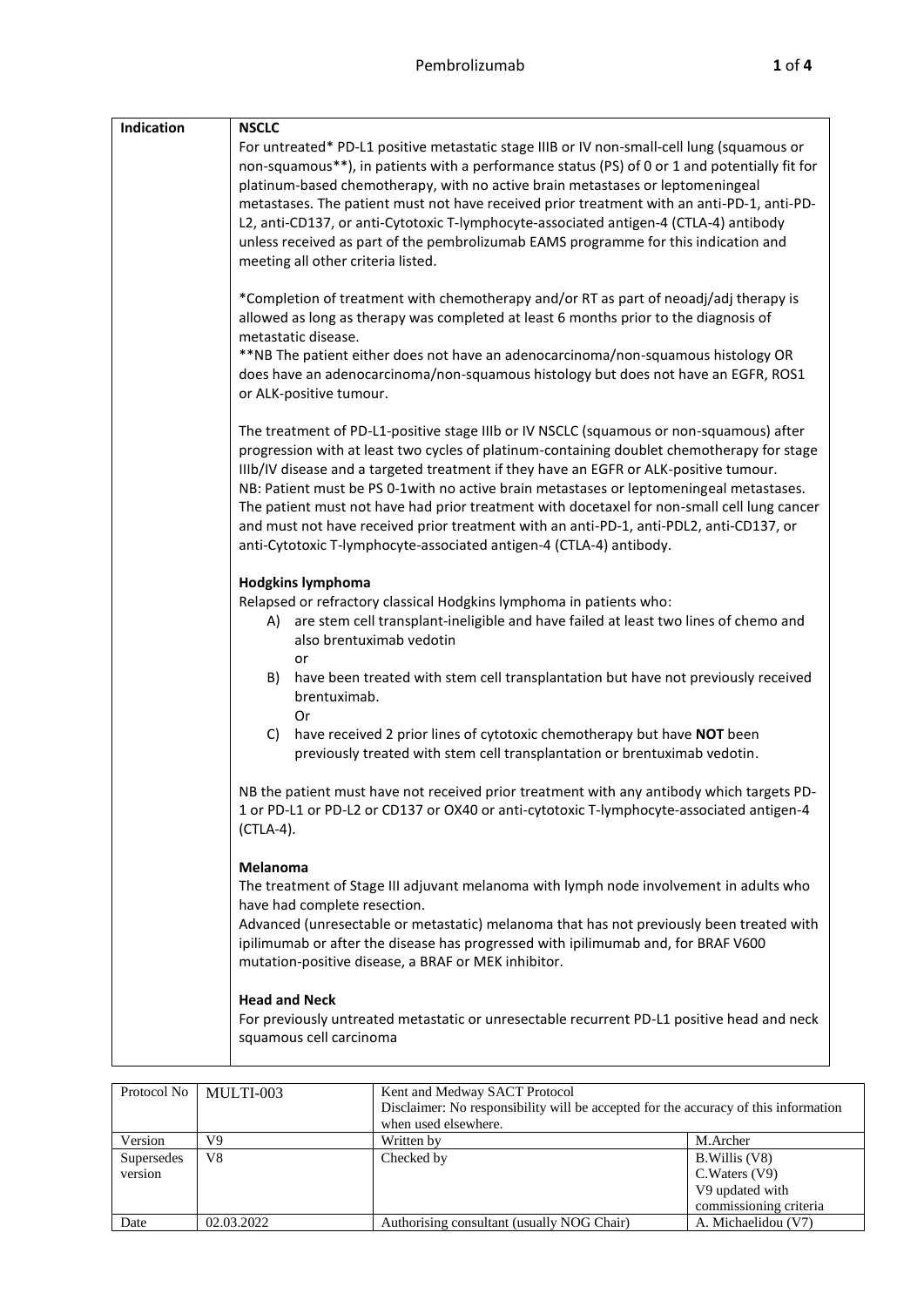|                                                         |                                                                                                                                                                                                                                                                                                                                                                                                                                                                                                                                                                                                                                                                                                                                                                                                                                                                                                            | <b>Colorectal</b>                                                                                                                                                                                                                                                                                                                                                                                                                                                                                                                                                                                                                                                   |                                                                                                                                                                                                                                                                                                                                                                                                                                                                                                                                                                                                                                                                                                                                                                                                                                                                                                                                                                                                                                                                                                                                                                          |                                  |  |  |  |
|---------------------------------------------------------|------------------------------------------------------------------------------------------------------------------------------------------------------------------------------------------------------------------------------------------------------------------------------------------------------------------------------------------------------------------------------------------------------------------------------------------------------------------------------------------------------------------------------------------------------------------------------------------------------------------------------------------------------------------------------------------------------------------------------------------------------------------------------------------------------------------------------------------------------------------------------------------------------------|---------------------------------------------------------------------------------------------------------------------------------------------------------------------------------------------------------------------------------------------------------------------------------------------------------------------------------------------------------------------------------------------------------------------------------------------------------------------------------------------------------------------------------------------------------------------------------------------------------------------------------------------------------------------|--------------------------------------------------------------------------------------------------------------------------------------------------------------------------------------------------------------------------------------------------------------------------------------------------------------------------------------------------------------------------------------------------------------------------------------------------------------------------------------------------------------------------------------------------------------------------------------------------------------------------------------------------------------------------------------------------------------------------------------------------------------------------------------------------------------------------------------------------------------------------------------------------------------------------------------------------------------------------------------------------------------------------------------------------------------------------------------------------------------------------------------------------------------------------|----------------------------------|--|--|--|
|                                                         |                                                                                                                                                                                                                                                                                                                                                                                                                                                                                                                                                                                                                                                                                                                                                                                                                                                                                                            |                                                                                                                                                                                                                                                                                                                                                                                                                                                                                                                                                                                                                                                                     | For the 1st line treatment of patients with metastatic colorectal cancer exhibiting                                                                                                                                                                                                                                                                                                                                                                                                                                                                                                                                                                                                                                                                                                                                                                                                                                                                                                                                                                                                                                                                                      |                                  |  |  |  |
|                                                         |                                                                                                                                                                                                                                                                                                                                                                                                                                                                                                                                                                                                                                                                                                                                                                                                                                                                                                            | microsatellite instability-high (MSI-H) or mismatch repair deficiency (dMMR).                                                                                                                                                                                                                                                                                                                                                                                                                                                                                                                                                                                       |                                                                                                                                                                                                                                                                                                                                                                                                                                                                                                                                                                                                                                                                                                                                                                                                                                                                                                                                                                                                                                                                                                                                                                          |                                  |  |  |  |
| <b>Treatment</b><br>Intent                              |                                                                                                                                                                                                                                                                                                                                                                                                                                                                                                                                                                                                                                                                                                                                                                                                                                                                                                            | Palliative / adjuvant (melanoma only)                                                                                                                                                                                                                                                                                                                                                                                                                                                                                                                                                                                                                               |                                                                                                                                                                                                                                                                                                                                                                                                                                                                                                                                                                                                                                                                                                                                                                                                                                                                                                                                                                                                                                                                                                                                                                          |                                  |  |  |  |
| <b>Frequency and</b><br>number of<br>cycles             |                                                                                                                                                                                                                                                                                                                                                                                                                                                                                                                                                                                                                                                                                                                                                                                                                                                                                                            | 400mg IV every 6 weeks.<br>Adjuvant melanoma:<br>Every 6 weeks<br><b>Advanced melanoma:</b>                                                                                                                                                                                                                                                                                                                                                                                                                                                                                                                                                                         | There are 2 alternative dosing schedules for pembrolizumab, 200mg IV every 3 weeks or<br>Every 3 weeks: Treatment with pembrolizumab will be continued for a maximum of 12<br>months (or a maximum of 18 cycles as given 3-weekly) from the start of treatment in the<br>absence of disease recurrence, unacceptable toxicity or withdrawal of patient consent.<br>Treatment with pembrolizumab will be continued for a maximum of 12 months (or a<br>maximum of 9 cycles as given 6-weekly) from the start of treatment in the absence of<br>disease recurrence, unacceptable toxicity or withdrawal of patient consent.<br>Until disease progression, unacceptable toxicity, or physician discretion (e.g. sustained<br>complete response) or patient choice. Pembrolizumab may be discontinued after a<br>minimum of 2 years on treatment, and then re-started at disease progression.<br>NSCLC, Colorectal, Hodgkin's Lymphoma and Head & Neck:<br>The patient will receive a maximum treatment duration of 2 years of uninterrupted<br>treatment or 35 administrations of pembrolizumab every 3 weeks (or 17 administrations<br>every 6 weeks), whichever is later. |                                  |  |  |  |
|                                                         |                                                                                                                                                                                                                                                                                                                                                                                                                                                                                                                                                                                                                                                                                                                                                                                                                                                                                                            | NB Atypical responses (i.e. an initial transient increase in tumour size or small new lesions<br>within the first few months followed by tumour shrinkage) have been observed. It is<br>recommended to continue treatment for clinically stable patients with initial evidence of<br>disease progression until further disease progression is confirmed.<br>A formal medical review as to whether treatment with pembrolizumab should continue or<br>not should be scheduled in line with commissioning criteria. This would usually be before<br>the 3 <sup>rd</sup> cycle when given every 3 weeks, or before the 2 <sup>nd</sup> cycle when given every 6 weeks. |                                                                                                                                                                                                                                                                                                                                                                                                                                                                                                                                                                                                                                                                                                                                                                                                                                                                                                                                                                                                                                                                                                                                                                          |                                  |  |  |  |
| <b>Monitoring</b><br><b>Parameters</b><br>pre-treatment | Monitor FBC, U&Es, LFTs, LDH, Ca++ and glucose at each cycle. In addition, for 6 weekly<br>$\bullet$<br>pembrolizumab, monitor FBC, U&Es, LFTs, LDH, Ca++ and glucose 3 weeks after first<br>dose at nurse review.<br>If PLT <75 or neuts <1.0 d/w consultant.<br>$\bullet$<br>Thyroid function and 9am cortisol level must be assessed at baseline then every 6<br>$\bullet$<br>weeks.<br>Confirm the patient has no symptomatically active brain metastases or leptomeningeal<br>$\bullet$<br>metastases.<br>Hepatic impairment: No dose adjustment for mild hepatic impairment. Moderate or<br>$\bullet$<br>severe hepatic impairment d/w consultant.<br>Renal impairment: No specific dose adjustment is necessary in patients with mild to<br>$\bullet$<br>moderate renal impairment. Severe renal impairment d/w consultant, pembrolizumab<br>has not been studied in patients with CrCl < 30ml/min. |                                                                                                                                                                                                                                                                                                                                                                                                                                                                                                                                                                                                                                                                     |                                                                                                                                                                                                                                                                                                                                                                                                                                                                                                                                                                                                                                                                                                                                                                                                                                                                                                                                                                                                                                                                                                                                                                          |                                  |  |  |  |
| Protocol No                                             |                                                                                                                                                                                                                                                                                                                                                                                                                                                                                                                                                                                                                                                                                                                                                                                                                                                                                                            | MULTI-003                                                                                                                                                                                                                                                                                                                                                                                                                                                                                                                                                                                                                                                           | Kent and Medway SACT Protocol<br>Disclaimer: No responsibility will be accepted for the accuracy of this information<br>when used elsewhere.                                                                                                                                                                                                                                                                                                                                                                                                                                                                                                                                                                                                                                                                                                                                                                                                                                                                                                                                                                                                                             |                                  |  |  |  |
| Version                                                 | V <sub>9</sub>                                                                                                                                                                                                                                                                                                                                                                                                                                                                                                                                                                                                                                                                                                                                                                                                                                                                                             |                                                                                                                                                                                                                                                                                                                                                                                                                                                                                                                                                                                                                                                                     | Written by                                                                                                                                                                                                                                                                                                                                                                                                                                                                                                                                                                                                                                                                                                                                                                                                                                                                                                                                                                                                                                                                                                                                                               | M.Archer                         |  |  |  |
| Supersedes<br>version                                   | V8                                                                                                                                                                                                                                                                                                                                                                                                                                                                                                                                                                                                                                                                                                                                                                                                                                                                                                         |                                                                                                                                                                                                                                                                                                                                                                                                                                                                                                                                                                                                                                                                     | Checked by                                                                                                                                                                                                                                                                                                                                                                                                                                                                                                                                                                                                                                                                                                                                                                                                                                                                                                                                                                                                                                                                                                                                                               | B. Willis (V8)<br>C. Waters (V9) |  |  |  |

Date 02.03.2022 Authorising consultant (usually NOG Chair)

V9 updated with commissioning criteria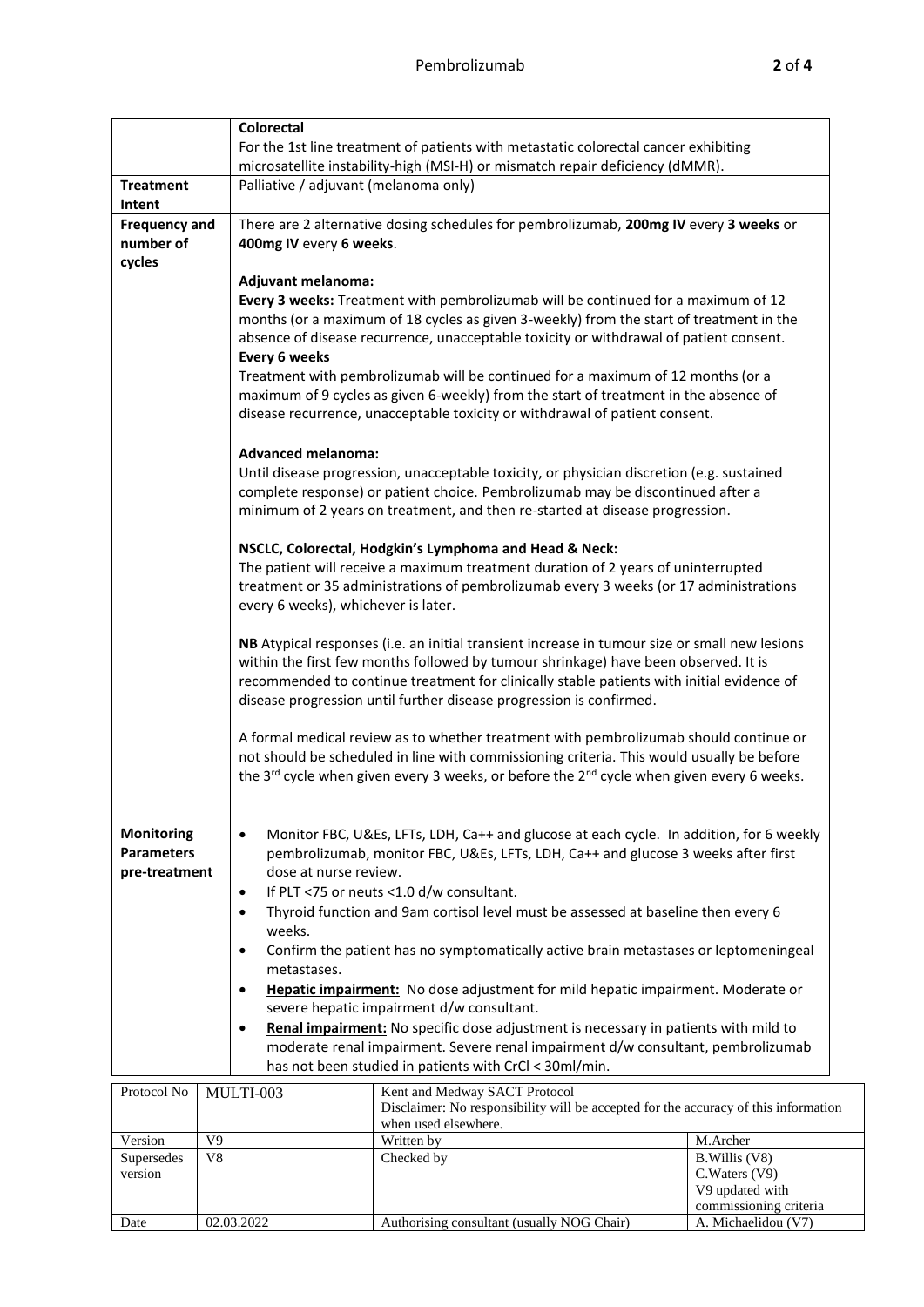|                   | The use of systemic corticosteroids or immunosuppressants before starting<br>$\bullet$                                                                           |
|-------------------|------------------------------------------------------------------------------------------------------------------------------------------------------------------|
|                   | pembrolizumab should be avoided. Systemic corticosteroids or other                                                                                               |
|                   | immunosuppressants can be used after starting pembrolizumab to treat immune-                                                                                     |
|                   | related adverse reactions.                                                                                                                                       |
|                   | Dose reductions: dose reductions are not recommended. Dosing delay or<br>$\bullet$                                                                               |
|                   | discontinuation may be required based on individual safety and tolerability.                                                                                     |
|                   | Immune-related adverse reactions may appear during or after treatment. The most<br>$\bullet$                                                                     |
|                   | common immune-related reactions are: pneumonitis, colitis, nephritis, hepatitis,                                                                                 |
|                   | symptomatic hypophysitis, hyperthyroidism, hypothyroidism and type 1 diabetes. The                                                                               |
|                   | following additional, immune related adverse reactions have been reported in patients                                                                            |
|                   | receiving pembrolizumab: uveitis, arthritis, myositis, pancreatitis, severe skin reactions,                                                                      |
|                   | myasthenic syndrome, encephalitis, Guillian-Barre syndrome, optic neuritis,<br>rhabdomyolysis, sarcoidosis, myocarditis, haemolytic anaemia and partial seizures |
|                   | arising in a patient with inflammatory foci in brain parenchyma.                                                                                                 |
|                   | See guidelines for management of immune-related adverse reactions following<br>٠                                                                                 |
|                   | immunotherapy:                                                                                                                                                   |
|                   | http://www.kmcc.nhs.uk/medicines-and-prescribing-incorporating-sact-pathways/sact-                                                                               |
|                   | pathways-guidelines-for-the-management-of-sact-induced-adverse-reactions-and-                                                                                    |
|                   | nursing/                                                                                                                                                         |
|                   | Cases of Stevens-Johnson syndrome (SJS) and toxic epidermal necrolysis (TEN), some<br>$\bullet$                                                                  |
|                   | with fatal outcome, have been reported. For signs or symptoms of SJS or TEN,                                                                                     |
|                   | pembrolizumab should be withheld and the patient should be referred to a specialised                                                                             |
|                   | unit for assessment and treatment. If SJS or TEN is confirmed, pembrolizumab should                                                                              |
|                   | be permanently discontinued.                                                                                                                                     |
|                   | Pembrolizumab may have a minor influence on the ability to drive and use machines.<br>$\bullet$                                                                  |
|                   | Fatigue has been reported following administration of pembrolizumab.                                                                                             |
|                   | Each patient should be given a copy of the Keytruda ® patient alert card at each cycle.<br>$\bullet$                                                             |
|                   | Patients must be advised to contact the oncology team or the 24-hour hot-line<br>$\bullet$                                                                       |
|                   | immediately if they experience any side effect, as some side effects worsen rapidly.                                                                             |
|                   | Prompt management of side effects can ensure that the patient continues with                                                                                     |
|                   | treatment.                                                                                                                                                       |
|                   | Severe infusion-related reactions have been reported in patients receiving                                                                                       |
|                   | pembrolizumab.                                                                                                                                                   |
|                   | For severe infusion reactions (grade 3-4), infusion should be stopped and<br>$\circ$                                                                             |
|                   | pembrolizumab permanently discontinued.                                                                                                                          |
|                   | Patients with mild or moderate infusion reaction may continue to receive<br>$\circ$                                                                              |
|                   | pembrolizumab with close monitoring; premedication with antipyretic and                                                                                          |
|                   | antihistamine may be considered.                                                                                                                                 |
|                   | *Pembrolizumab may be restarted within 12 weeks beyond the expected cycle length if                                                                              |
|                   | an adverse reaction remains at Grade ≤ 1 and corticosteroid dose has been reduced to                                                                             |
|                   | $\leq$ 10 mg prednisone or equivalent per day.                                                                                                                   |
|                   |                                                                                                                                                                  |
| <b>References</b> | KMCC protocol MULTI-003 v7 SPC accessed online 11.06.21 blueteq form accessed online                                                                             |
|                   | 11.06.21                                                                                                                                                         |

NB For funding information, refer to the CDF and NICE Drugs funding spread sheet

| Protocol No           | MULTI-003  | Kent and Medway SACT Protocol<br>Disclaimer: No responsibility will be accepted for the accuracy of this information<br>when used elsewhere. |                                                                              |  |
|-----------------------|------------|----------------------------------------------------------------------------------------------------------------------------------------------|------------------------------------------------------------------------------|--|
| Version               | V9         | Written by                                                                                                                                   | M.Archer                                                                     |  |
| Supersedes<br>version | V8         | Checked by                                                                                                                                   | B. Willis (V8)<br>C.Waters (V9)<br>V9 updated with<br>commissioning criteria |  |
| Date                  | 02.03.2022 | Authorising consultant (usually NOG Chair)                                                                                                   | A. Michaelidou (V7)                                                          |  |